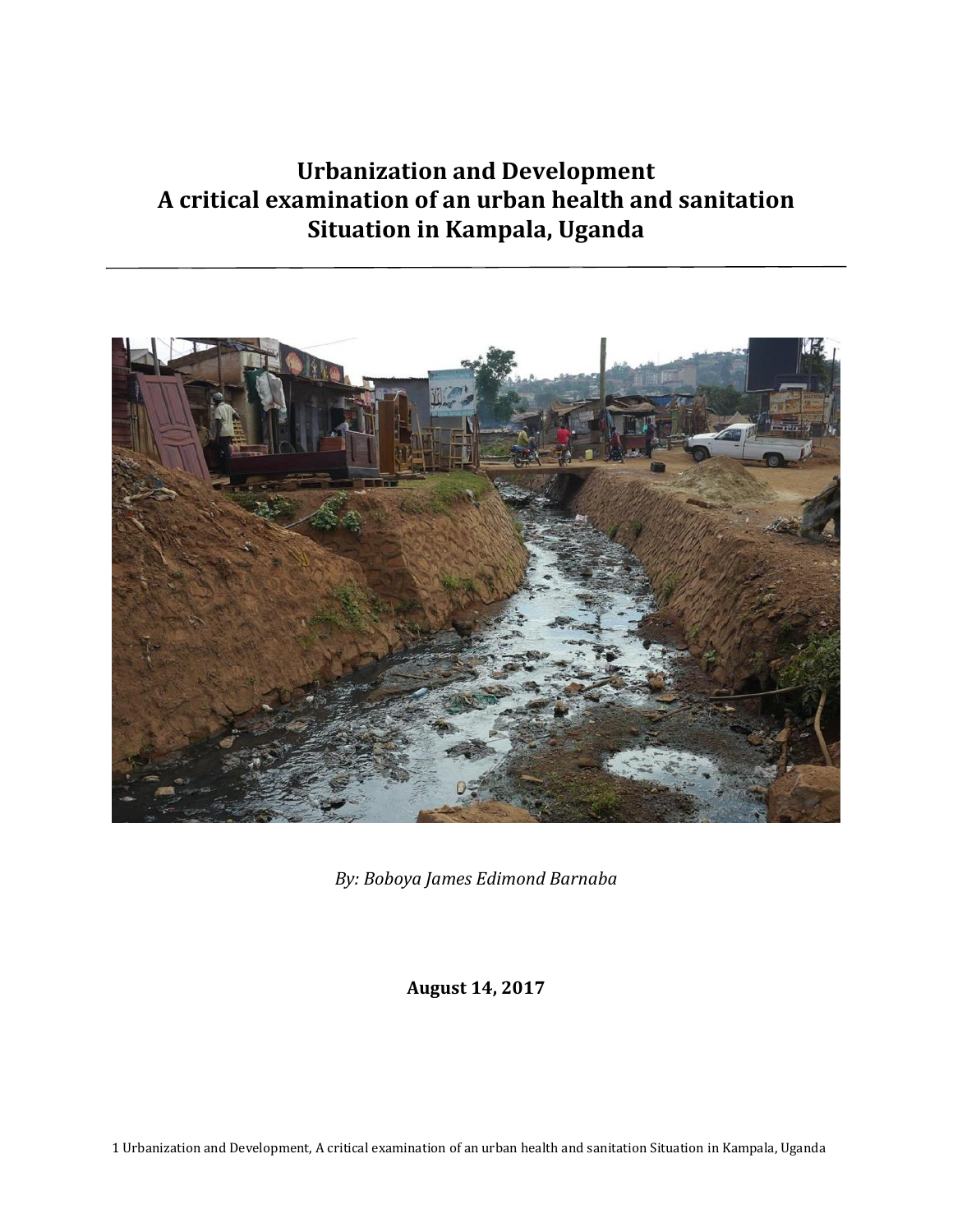#### **Introduction**

This paper offers a critically examination of important issues relating to urbanization and development. The paper considered the issue of urban health and sanitation taking the case of Kampala the capital city of the Republic of Uganda. The key focus of the paper is to discuss the role of public, private and Not-for-profit organizations on sanitation in Kampala and how their involvement will reduce the affects urban health and sanitation and improve their positive outcomes. Due to both national and local government's inability to support and provide basic services in urban centers throughout Uganda Not for Profit organizations and private sector has assumed the burden of service provision (Tukahirwa, 2010). It is increasingly becoming accepted that, effective sanitation and health in African cities can only be achieved through collaboration of private sector, Not-for-profit organizations and governmental authority (Oosterveer 2009).

Kampala is regarded as agglomeration of a number of different ethnic groups. It has a population of 1.9 million people, situated in hilly zone suitable for better planning. The city has an altitude of 1300 meter above sea level (Brinkoff, 2010). According to the World Bank (2007) the city does experience frequent and severe flooding. An urban health and sanitation concern in the city includes industrial pollution, mainly from textiles and food processing. These problems need an agreeable solution to prevent chronic and health crisis (Charles, 2015). To address it, public, private and Not-for-profit organizations need to contribute collectively or individually in addressing the urban health and sanitation crisis.

## **Discussion**

The provision of health and sanitation in the city of Kampala is highly deficient as it is also the case witnessed in most cities of Sub Saharan Africa (Hutton et al, 2007). In Kampala the sanitation problem is largely connected to issues concerning access to hygiene toilets throughout the city, especially in poor neighborhoods. Waste is discharged into the environment without adequate and proper treatment. The government, private sector and the Not-for-profit organizations have tried to address this problem but it still persists. This issue has an impact on quality of life, productivity or dignity of the people of Kampala. The problem of sanitation also brings infectious disease burden to the city overall (Hutton et al, 2007). To examine this problem further, internationally the sanitation and health issue is likely to affect 2.5 billion people as it is expected that a wider population will move to cities in the coming three decades (Charles, 2015). Industrial pollution is also an issue that impacted urban dwellers.

The foods produced are affected by contaminated industrial waste (AfDB, 2006). Kampala has only 10-15 percent sewerage connections; also 60-70 percent Kampala residents live in low income informal settlements (Charles, 2015). The Population in Kampala is projected to grow from current levels to 15 percent in the coming years (Charles, 2015). Uganda in general and Kampala in Particular also missed the 2015 sanitation target set by the Millennium Development Goals 7, which seek to achieve adequate sanitation for all (United Nations, 2015).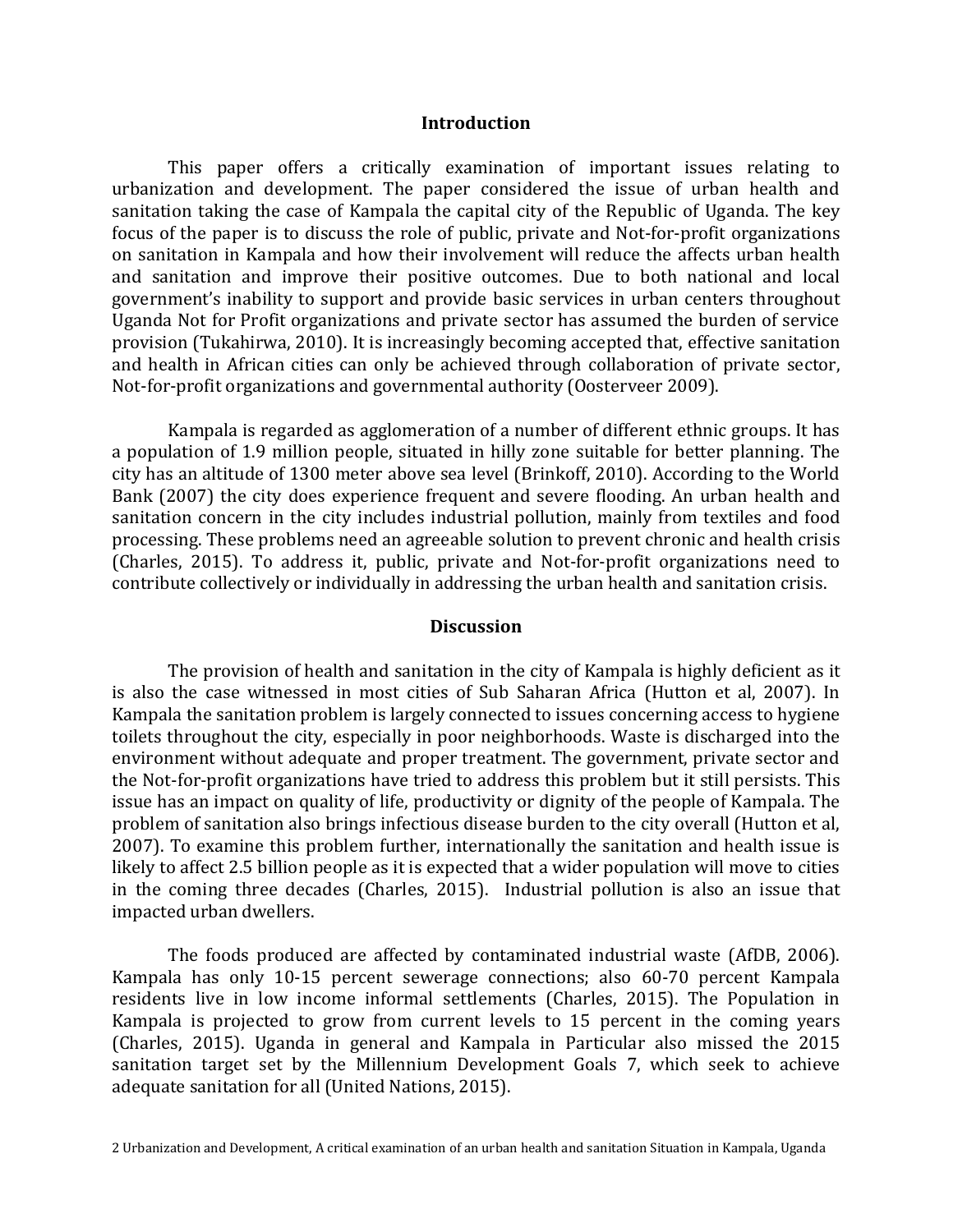It has been established that more than 62 Not-for-profit were recognized to have carried out sanitation and solid waste management activities in the city of Kampala. The Not-for-profit participation in such venture highlighted the important role they play in addressing the urban health and sanitation problem (Tukahirwa, et al, 2010). This paper also makes the case that, in countries such as Zimbabwe, South Africa, and Zambia, partnering with Not-for-profit has increased access of urban poor to basic services such as sanitation and health and also have expanded the quality and quantity of public services beyond those levels possible below real private or pure public arrangements (Jones 2000, Ayee and Crook 2003). Such an arrangement is necessary to overcome Kampala's sanitation crisis.

In Kampala the government is the major provider of sanitation and health management which is provided free of charge. Hoverer, the provision of such service could not be extended further due to increased population caused by rural migrant to congested areas. The quality of urban health and sanitation service deteriorated, calling for the need for private, and Not-for-profit organizations to work with government to improve them (Tukahirwa, et al, 2010). Some emphasis was also made by Environment and Health Project Report (2004) that an imperative and workable model for addressing urban health and sanitation issue in Kampala is by working with Not-for-profit organizations. The role of Not-for-profit organizations in working with informal settlers in poor slum areas is also needed as such populations are not able to receive and access services due to the fact that where they live is regarded by government as illegal areas (Mulenga et al. 2004).

The Uganda government has recognized the low capacity and weakness of public institutions and authorities in sanitation and health service delivery especially, as the case of Kampala do suggest (Tukahirwa, et al, 2010). Both the national and the city authority designed a policy and strategic framework for reforms with one specific shift in the issue of service delivery to the Not-for-profit organizations and the private sector. As indicated by Tukahirwa, et al (2010) the policy reform delineated the function of the urban authority to that of specification, planning, supervision and monitoring. The government role was to ensure great quality of service delivery and also ensure adequate access and coverage. The critical role that, the private sector and Not-for-profit organizations played with government agencies was to develop an action plan for health and sanitation and also solid waste management. Various stakeholders recognize the role of Not-for-profit sector in advancing health and sanitation services delivery.

The Not-for-profit also played a critical role in working with urban authority in Kampala to implement the action plan for health and sanitation and solid waste management. The government also identified opportunities for Not-for-profit and private sector to participate in in urban sanitation, solid waste management and planning. The remarkable outcome of these efforts led to introduction of new solid waste ordinance 2000 (El-Karawy 2006)). Not-for-profit organizations and private sectors need to expand their work through modernizing the technological sanitation and solid waste management. Legally in Kampala the Not-for-profit organizations role are also recognized in the Uganda Constitution 1995 and the Local Government Act 1997. These two sets of law bring the important role of Not-for-profit in urban service delivery and especially on sanitation and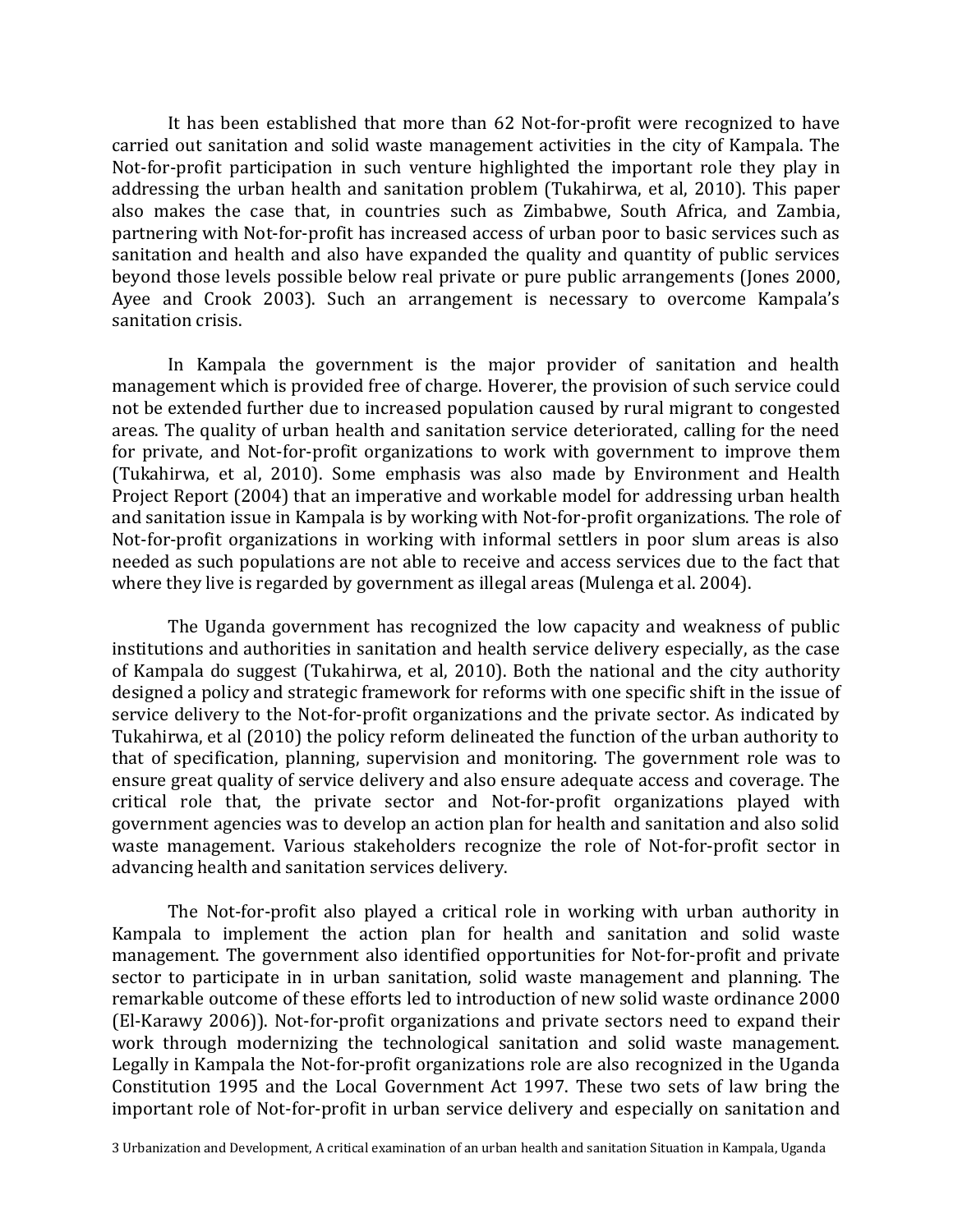health related issue to forefront of public knowledge. The recognition of Not-for-profit has formalized their work and made Not-for-profit collaboration with government more institutionalized (Serageldin et al. 2000). Partnerships with private sector and Not-forprofit are also found in areas of garbage collection and recycling. Some private companies provided finances for purchasing equipment for collection of garbage, construction of pilot sites for recycling. Others supported community mobilization and sensitization activities (Tukahirwa, et al, 2010). Such partnership gives as sense of why the role of Not for profit and private sector are important in working with government.

## **Conclusion and Recommendations**

This paper contended that, there is growing evidence, which suggest that Not-forprofit organizations and private sector are no longer standing on the margins of sanitation and health management issues in Kampala. Not-for-profit organizations and private sector are not even waiting to be called to play a role on urban sanitation and health provisioning but they are actually already fully involved in the sector. As discussed above Not-for-profit organizations have moved beyond just implementing real project that target poor residences in Kampala areas and are now playing a leading role in developing a comprehensive strategy for urban sanitation in the city.

The paper also point out that, a successful urban health and sanitation management strategy cannot be achieved by only one single entity but rather it requires collective actors. As many experts and authors asserted, urban health and sanitation can only be achieved by a partnership paradigm. Such paradigm according to Linder, Rosenau, Poncelet (2000) and Glasbergen et al (2007) provide a useful framework to understanding how multiple actors such as Not-for-profit organizations and private sector can partner and collaborate in providing collective services. Collaboration has the potential to be incredibly effective if is done through the angle of public, Not-for-profit organizations and the private sector with high purposes of solving emergent urban health and sanitation issues (Glasbergen et al. 2007).

The role of Not-for-profit organizations, private and government can easily be promoted through partnership. Partnerships in many instances have been seen to promote the expansion in the quantity and quality of public services beyond levels possible under bi-lateral agreements between private and public (Jones 2000, Ayee and Crook 2003).Not for profit organizations also work with government agencies on issues concerning accountability. The role of Not for organizations in ensuring government accountability in service delivery is also necessary in improving efficiency. Additionally, other authors assert that a mixture of different players is more likely to meet the differences in demands from the populace living under distinctive conditions (Muller and Hoffman 2001).

What can support the Not-for-profit organizations, private sector and the government to play a critical role on issues of urban health and sanitation in Kampala is through modernizing the technological sanitation and solid waste management. This will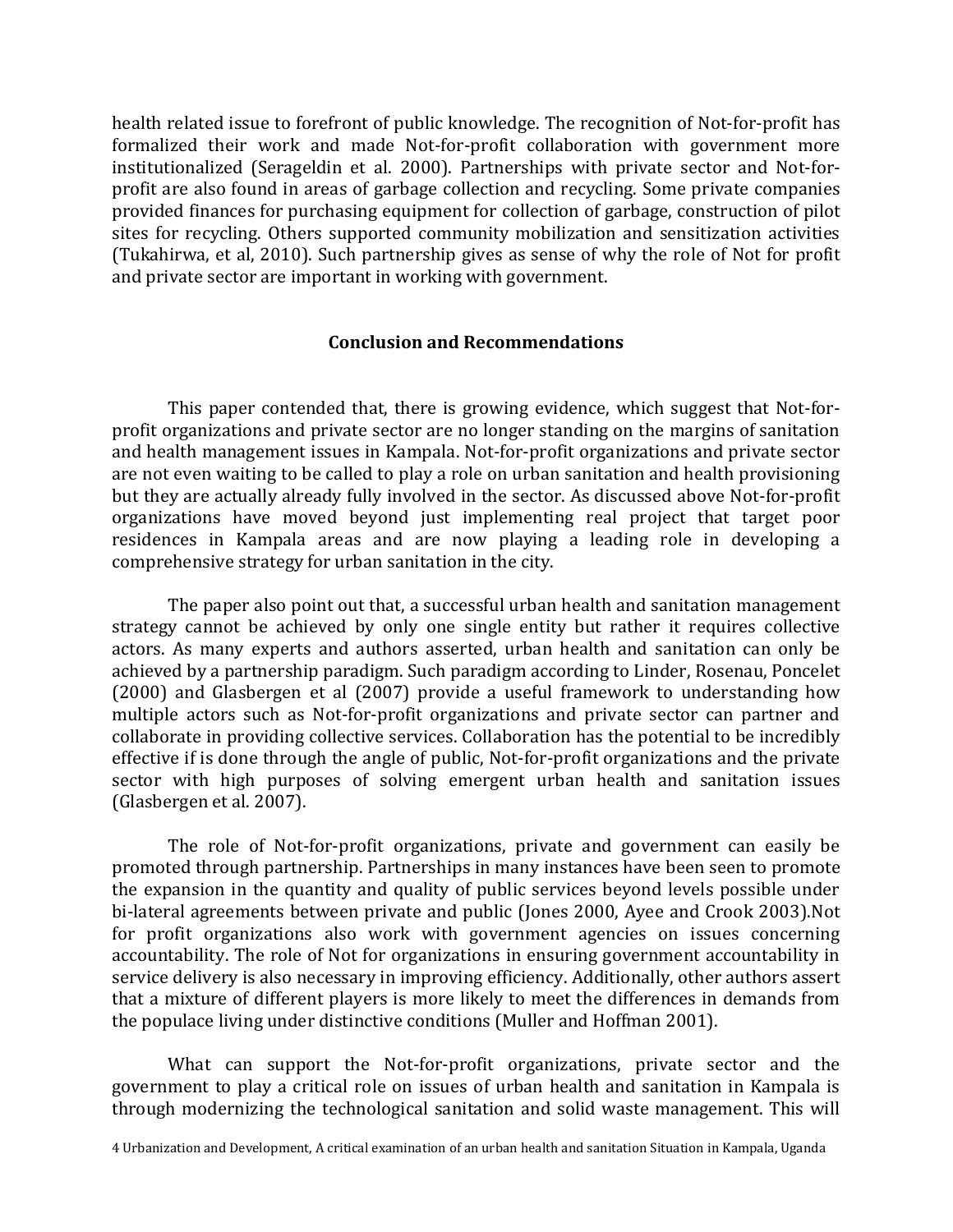help these sectors to advance on their strategic role. For the Not-for-profit organizations and private sector to expand health and sanitation service they should also implement bigger projects, which results into large urban impacts. Such project should also target unplanned poor neighborhoods in Kampala. The stated roles need to be strengthened further in order to increase accountability and efficiency.

It should be recommended that in order for a successful operationalization and implementation of urban health and sanitation projects and programs in Kampala to take place division of responsibilities, tasks and power should be clearly spell out between Notfor-profit organizations, private sector and the governmental authority. As it need to be highlighted achieving join development through partnership comes with major constrains and hurdles. For example one of the issues is conflicting ideologies of government agencies. Strategies for minimizing such constrains and hurdles need to be shorted and promoted.

The ability of public, private and Not-for-profit organizations to contribute collectively or individually towards addressing urban health and sanitation will also largely depend on resources and the way they are allocated, whether through government sources or donors. The public, private and Not-for-profit organizations should work together in securing sustainable funding and resources for addressing the urban problems. Also where policies favor large-scale private companies within the private sector it will likely impact the level of contribution of these actors. Thus, it should also be address through policy reforms and have service delivery prioritization.

Finally, it should be mention that, problem of urban health and sanitation does exist in Kampala and necessary attention is needed prevent such problem to become a crisis. For Not-for-profit organizations to successfully become partners in the implementation and development of sanitation and health services, reform is necessary of the legal framework and policies that makes the overall process of collaboration much easier for public, private and Not-for-profit organizations to be able to contribute collectively or individually towards urban health and sanitation. Such legal framework and policy should have an enforcement mechanism to ensure what is proposed actually works and also promote increased efficiency and accountability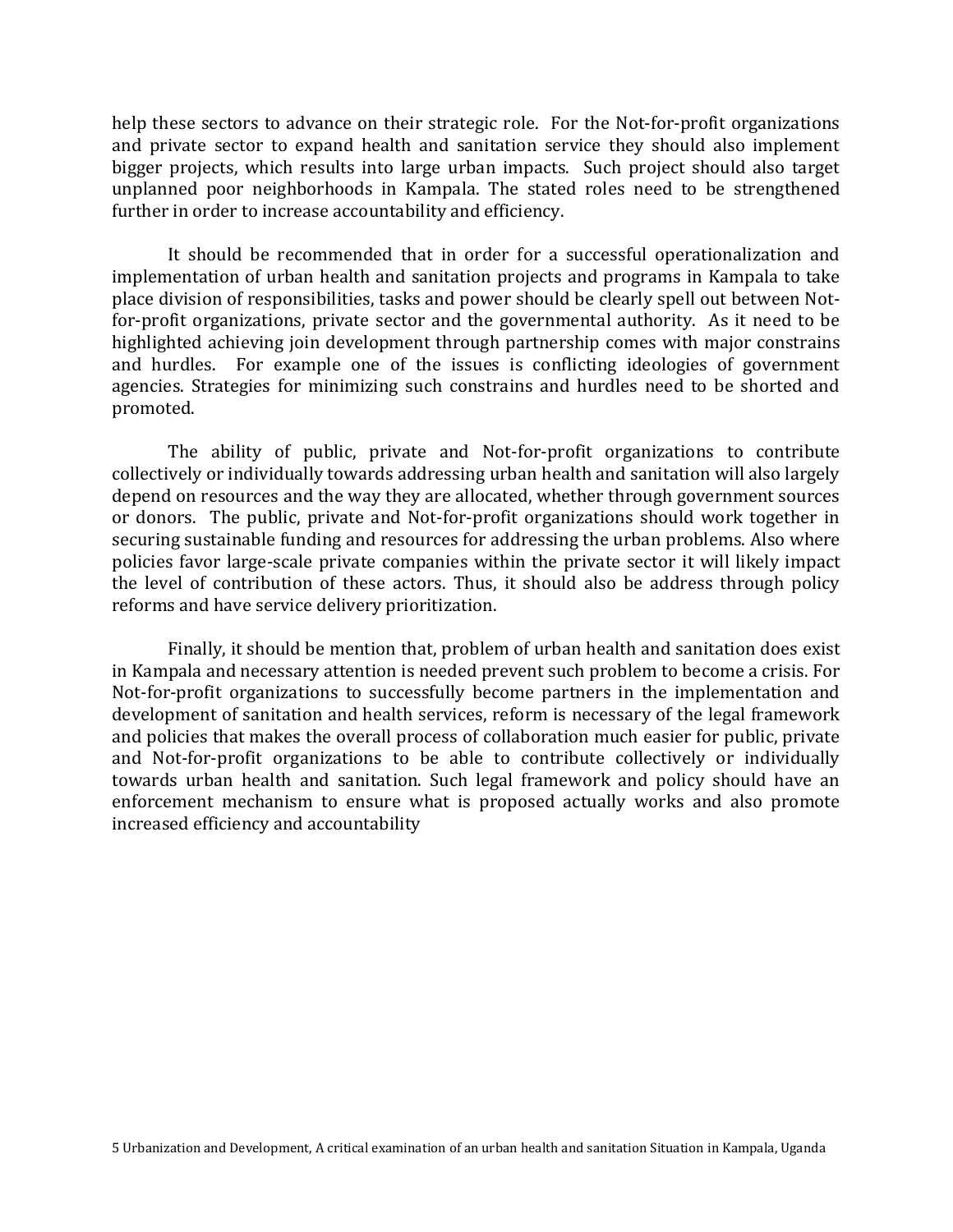#### **References**

- AfDB. (2006). Appraisal Report: Implementation of an Integrated Project of Water & Sanitation Services for the Urban Poor in Kagugube Parish. Kampala: African Water Facility.
- Ayee, J. a. (2003). Toilet wars urban sanitation services and politics of public–private partnerships in Ghana. IDS Working Paper 213, London: London: IDS.
- Bank, W. (2007). Project Appraisal Document: Kampala Institutional and Infrastructure Development Project. . Kampala: World Bank.
- Charles. (2015, March Wednesday). Sanitation in Uganda. International Growth Centre. Retrieved from Theigc.org: http://www.theigc.org/wpcontent/uploads/2015/05/Beck-2015-Policy-note.pdf
- El-Karawy. (2006). the relationship between a large waste management contractor and the traditional informal waste collectors of Cairo. Paper No. 80 in CWG. Cairo: CWG.
- Glasbergen, P. B. (2007). Partnerships, governance and sustainable development. Reflections on theory and practice. Cheltenham. UK: Edward Elgar. .
- Hutton G, H. L. (2007). Economic and health effects of increasing coverage of low cost household drinking-water supply and sanitation interventions to countries off-track to meet MDG target 10. . Geneva, Switzerland: World Health Organization.
- Jones, R. (2000). A role for public-private partnerships in an enlarged European Union., 3 (1). International Journal of Public-Private Partnerships, 31–44.
- Linder, S. a. (2000). Mapping the terrain of public–private policy partnership. In: P.V. Ropsenau, ed. Public–private policy partnerships. Cambridge, MA: MIT, 1–18. . Cambridge, MA: MIT: MIT.
- Mulenga, M. M. (2004). Building links for improved sanitation in poor urban settlements recommendations from research in Southern Africa. Southampton: Institute of Irrigation and Development Studies.
- Muller, M. a. (2001). Community partnerships in integrated sustainable waste management, tools for decision-makers, and experience from the urban waste expertise programme. Gouda: The Netherlands: WASTE.